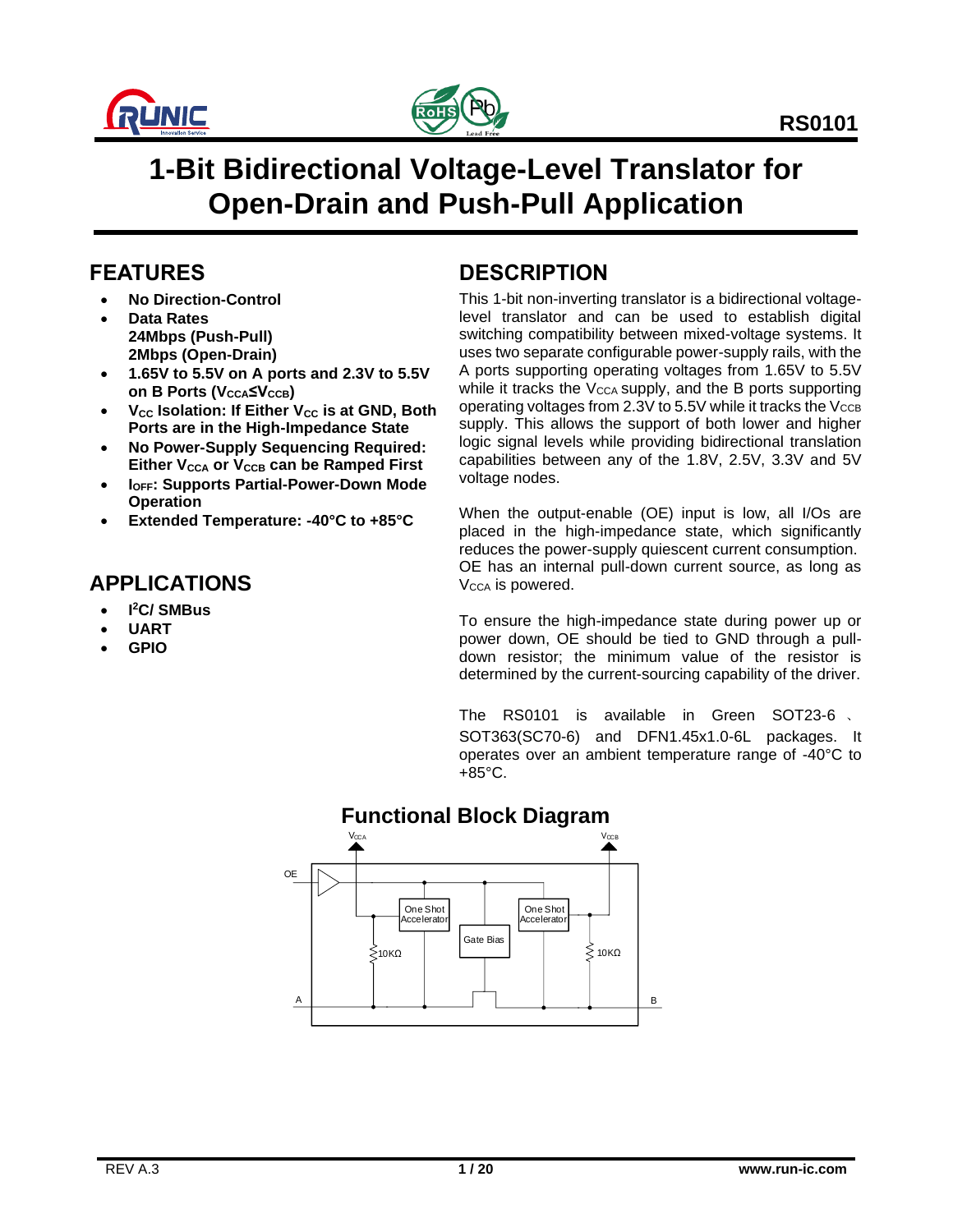

### **Revision History**

Note: Page numbers for previous revisions may different from page numbers in the current version.

| <b>VERSION</b> | <b>Change Date</b> | <b>Change Item</b>                                                                                   |
|----------------|--------------------|------------------------------------------------------------------------------------------------------|
| A.1            | 2020/09/02         | Initial version completed                                                                            |
| A.2            | 2020/09/10         | Fix mistake in PACKAGE/ORDERING INFORMATION.<br>Order number value from RS0101YUTDV8 to RS0101YUTDV6 |
| A.3            | 2021/01/09         | Add Moisture Sensitivity Level information                                                           |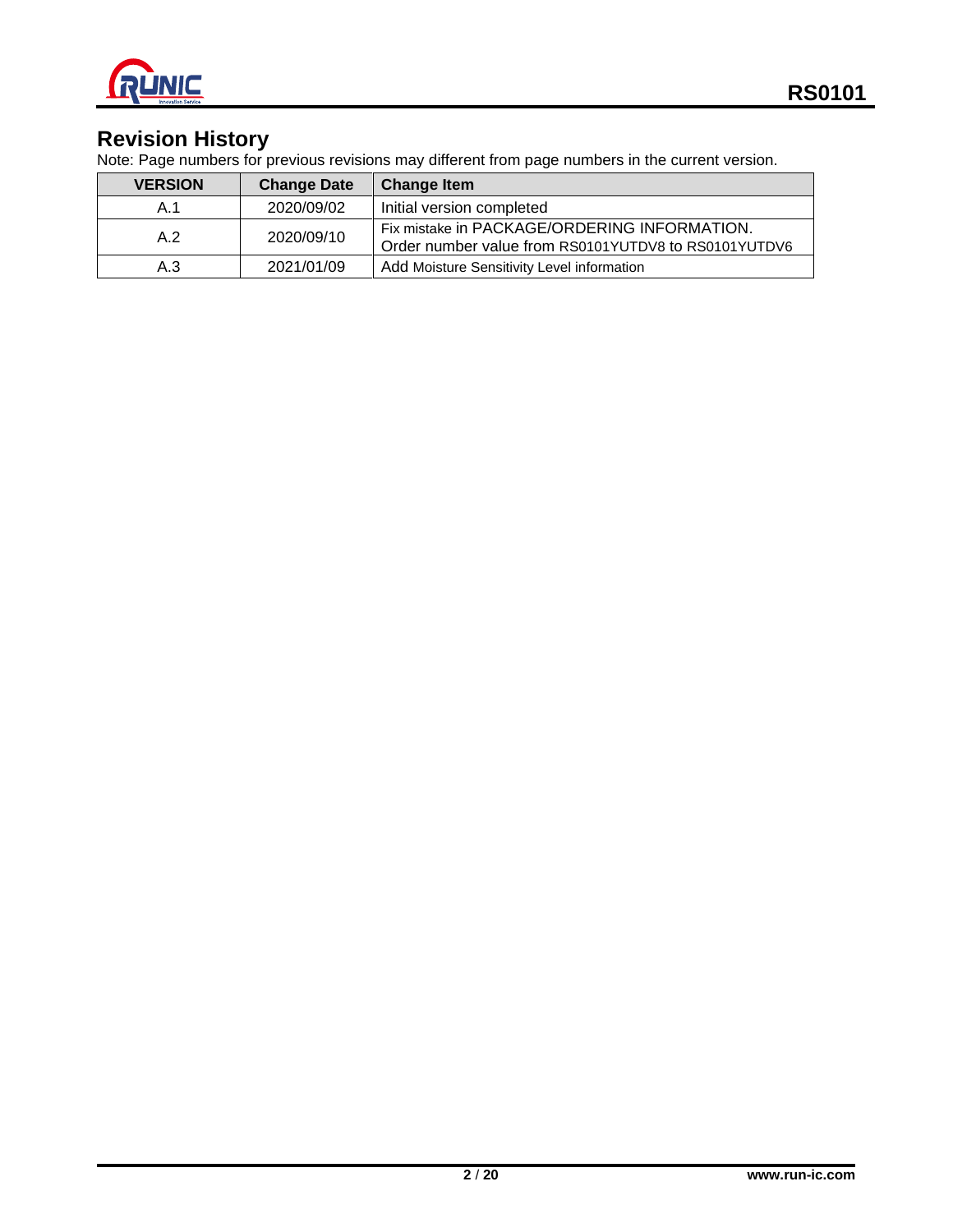

## **PIN CONFIGURATIONS**



### **PIN DESCRIPTION**

| <b>PIN</b>                 |                    |                  |            |                                                                                                                    |
|----------------------------|--------------------|------------------|------------|--------------------------------------------------------------------------------------------------------------------|
| SOT23-6/<br>SOT363(SC70-6) | DFN1.45x1.0-<br>6L | <b>NAME</b>      | TYPE $(1)$ | <b>FUNCTION</b>                                                                                                    |
|                            | 6                  | <b>V</b> CCA     | P          | A Port Supply Voltage. $1.65V \leq V_{\text{CCA}} \leq 5.5V$ and V <sub>CCA</sub><br>$\leq$ V <sub>CCB</sub> .     |
| 2                          | 5                  | <b>GND</b>       |            | Ground.                                                                                                            |
| 3                          | 4                  | A                | I/O        | Input/output A. Reference to Vcca.                                                                                 |
| 4                          | 3                  | B                | I/O        | Input/output B. Reference to V <sub>CCB</sub> .                                                                    |
| 5                          | 2                  | OE.              |            | Output Enable (Active High). Pull OE low to place all<br>outputs in 3-state mode. Referenced to V <sub>CCA</sub> . |
| 6                          |                    | $V_{\text{CCB}}$ | P          | B Ports Supply Voltage. $2.3V \leq V_{\text{CCB}} \leq 5.5V$ .                                                     |

(1) I=input, O=output, I/O=input and output, P=power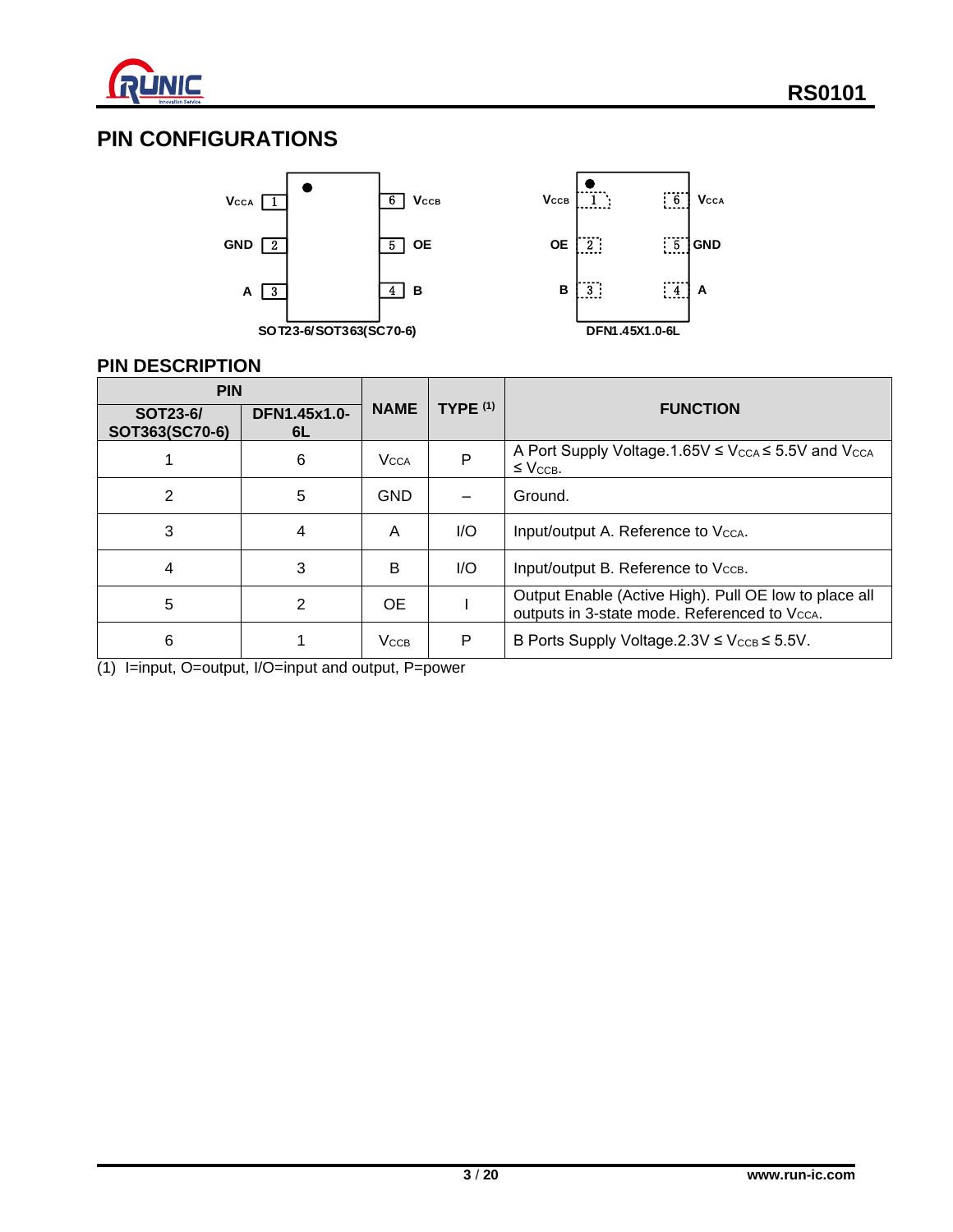

## **SPECIFICATIONS**

#### **Absolute Maximum Ratings**

Over operating free-air temperature range (unless otherwise noted) (1)

| <b>SYMBOL</b>                    | <b>PARAMETER</b>                                                      | <b>MIN</b>        | <b>MAX</b> | <b>UNIT</b>            |        |
|----------------------------------|-----------------------------------------------------------------------|-------------------|------------|------------------------|--------|
| <b>V<sub>CCA</sub></b>           | Supply Voltage Range                                                  |                   | $-0.3$     | 6.0                    | V      |
| $V_{\text{CCB}}$                 | Supply Voltage Range                                                  |                   | $-0.3$     | 6.0                    | V      |
| V <sub>1</sub> (2)               |                                                                       | A port            | $-0.3$     | 6.0                    | $\vee$ |
|                                  | Input Voltage Range                                                   | <b>B</b> port     | $-0.3$     | 6.0                    |        |
|                                  | Voltage range applied to any output in the high-                      | A port            | $-0.3$     | 6.0                    |        |
| V <sub>O</sub> <sup>(2)</sup>    | impedance or power-off state                                          | <b>B</b> port     | $-0.3$     | 6.0                    | $\vee$ |
| V <sub>O</sub> <sup>(2)(3)</sup> | Voltage range applied to any output in the high or                    | A port            | $-0.3$     | $V_{\text{CCA}}+0.3$   | $\vee$ |
|                                  | low state                                                             | <b>B</b> port     | $-0.3$     | $V_{\text{CCB}} + 0.3$ |        |
| lικ                              | Input clamp current                                                   | V <sub>1</sub> <0 |            | -50                    | mA     |
| Iок                              | Output clamp current                                                  | $V$ o<0           |            | -50                    | mA     |
| $I_{\rm O}$                      | Continuous output current                                             |                   | ±50        | mA                     |        |
|                                  | Continuous current through V <sub>CCA</sub> , V <sub>CCB</sub> or GND |                   | ±100       | mA                     |        |
| ΤJ                               | Junction Temperature                                                  |                   |            | 150                    | °C     |
| $T_{\text{stg}}$                 | Storage temperature                                                   |                   | $-65$      | $+150$                 |        |

(1) Stresses beyond those listed under *Absolute Maximum Ratings* may cause permanent damage to the device. These are stress ratings only, which do not imply functional operation of the device at these or any other conditions beyond those indicated under *Recommended Operating Conditions*. Exposure to absolute-maximum-rated conditions for extended periods may affect device reliability.

(2) The input and output negative-voltage ratings may be exceeded if the input and output current ratings are observed.

(3) The value of VCCA and VCCB are provided in the recommended operating conditions table.

### **ESD Ratings**

|         |                                                   |                    | <b>VALUE</b> | <b>UNIT</b> |
|---------|---------------------------------------------------|--------------------|--------------|-------------|
| V (ESD) | Human-body model (HBM)<br>Electrostatic discharge |                    | ±5000        |             |
|         |                                                   | Machine Model (MM) | ±400         |             |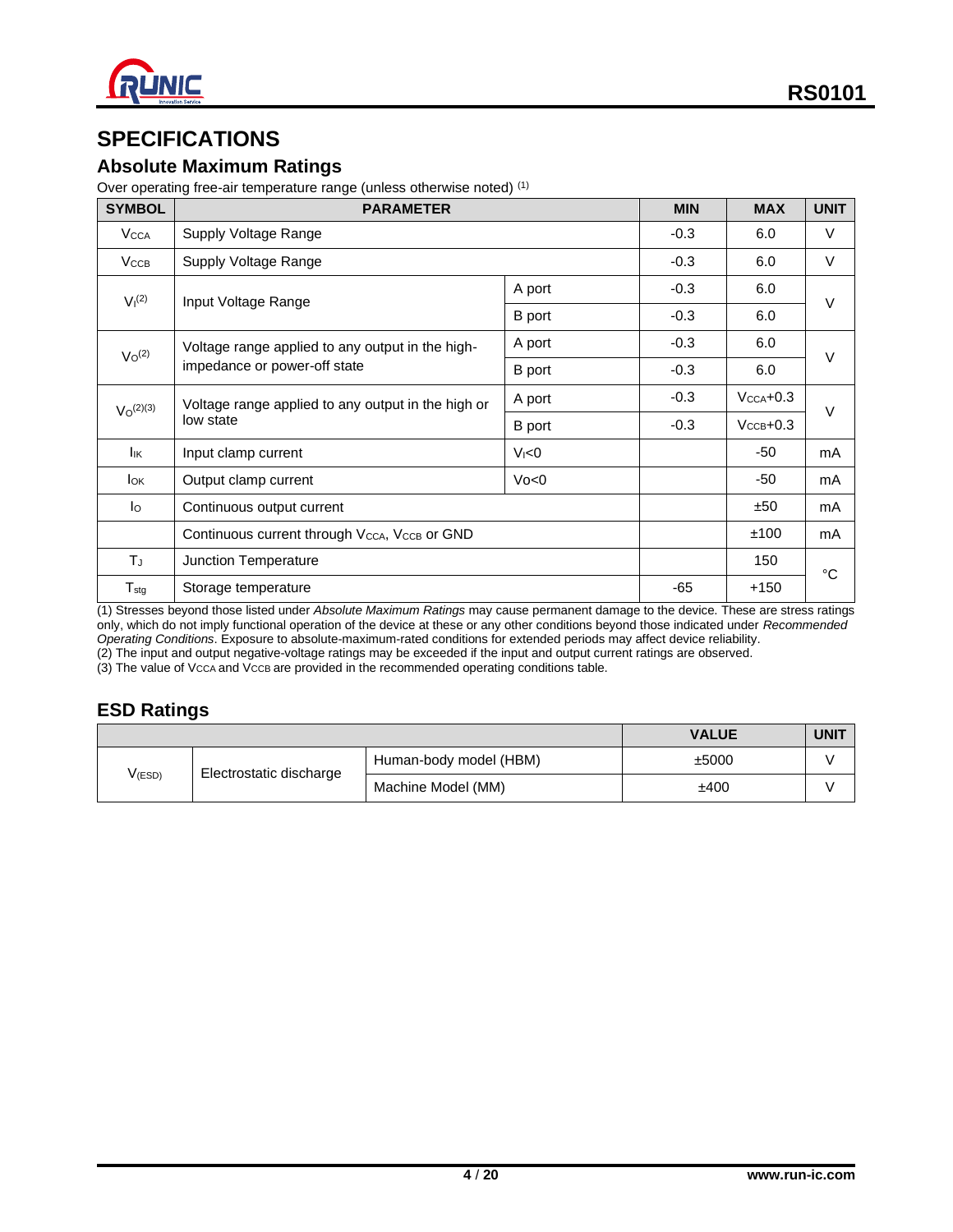

## **PACKAGE/ORDERING INFORMATION**

| <b>PRODUCT</b> | <b>ORDERING</b><br><b>NUMBER</b> | <b>TEMPERATURE</b><br><b>RANGE</b> | <b>PACKAGE LEAD</b> | <b>PACKAGE</b><br><b>MARKING (1)</b> | MSL <sup>(2)</sup> | <b>PACKAGE OPTION</b> |
|----------------|----------------------------------|------------------------------------|---------------------|--------------------------------------|--------------------|-----------------------|
| RS0101         | RS0101YH6                        | $-40^{\circ}$ C ~ $+85^{\circ}$ C  | SOT23-6             | 0101                                 | MSL3               | Tape and Reel, 3000   |
|                | RS0101YC6                        | -40°C ~+85°C                       | SOT363(SC70-6)      | 0101X                                | MSL3               | Tape and Reel, 3000   |
|                | RS0101YUTDV6                     | $-40^{\circ}$ C ~ $+85^{\circ}$ C  | DFN1.45x1.0-6L      | 101                                  | MSL3               | Tape and Reel, 3000   |

NOTE:

(1) There may be additional marking, which relates to the lot trace code information(data code and vendor code), the logo or the environmental category on the device.

(2) MSL, The Moisture Sensitivity Level rating according to the JEDEC industry standard classifications.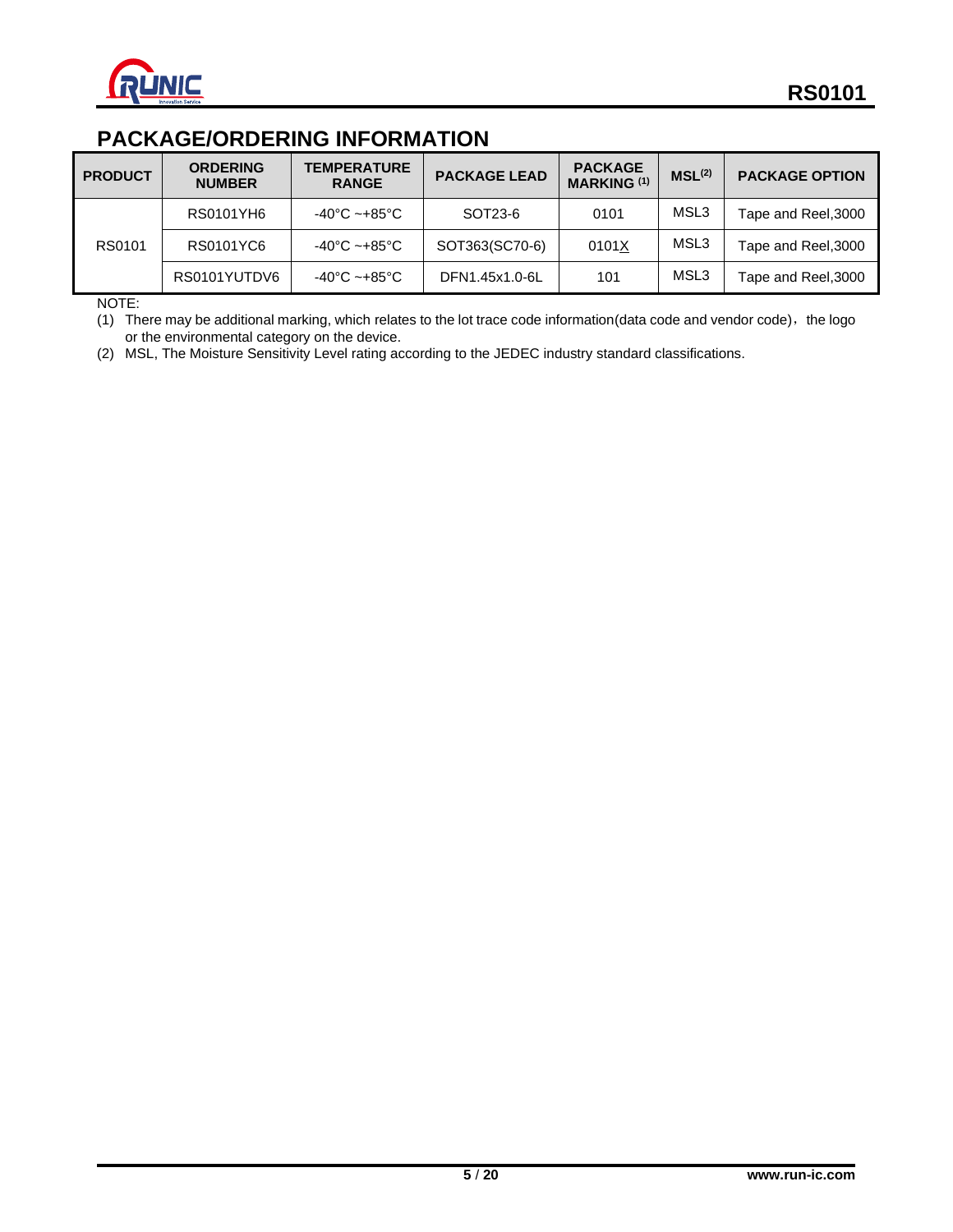

### **Recommended Operating Conditions**

Vcci is the supply voltage associated with the input port. Vcco is the supply voltage associated with the output port.

| <b>PARAMETER</b>                                          | <b>CONDITIONS</b> | <b>MIN</b>                                                                              | <b>TYP</b>                  | <b>MAX</b> | <b>UNIT</b>                  |        |
|-----------------------------------------------------------|-------------------|-----------------------------------------------------------------------------------------|-----------------------------|------------|------------------------------|--------|
| Supply voltage (1)                                        | <b>V</b> CCA      |                                                                                         | 1.65                        |            | 5.5                          | $\vee$ |
|                                                           | $V_{\text{CCB}}$  |                                                                                         | 2.3                         |            | 5.5                          |        |
|                                                           |                   | $V_{\text{CCA}}$ = 1.65 V to 1.95 V<br>$V_{\text{CCB}} = 2.3 \text{ V}$ to 5.5 V        | $V_{\rm CCl}$ – 0.2         |            | Vcci                         | $\vee$ |
| High-level input voltage                                  | A-port I/Os       | $V_{\text{CCA}} = 1.65 \text{ V}$ to 3.6 V<br>$V_{\text{CCB}} = 2.3 \text{ V}$ to 5.5 V | $V_{\text{CCl}}$ $-$ 0.4    |            | Vcci                         | $\vee$ |
| (V <sub>IH</sub> )                                        | B-port I/Os       | $V_{\text{CCA}} = 1.65 \text{ V}$ to 3.6 V<br>$V_{\text{CCB}} = 2.3 \text{ V}$ to 5.5 V | $V_{\rm CCl}$ – 0.4         |            | Vcci                         | $\vee$ |
|                                                           | OE input          | $V_{\text{CCA}} = 1.65 \text{ V}$ to 3.6 V<br>$V_{\text{CCB}} = 2.3 \text{ V}$ to 5.5 V | $V_{\text{CCA}} \times 0.8$ |            | 5.5                          | $\vee$ |
|                                                           | A-port I/Os       | $V_{\text{CCA}} = 1.65 \text{ V}$ to 3.6 V<br>$V_{\text{CCB}} = 2.3 \text{ V}$ to 5.5 V | $\Omega$                    |            | 0.15                         | $\vee$ |
| Low-level input voltage<br>$(V_{IL})$                     | B-port I/Os       | $V_{\text{CCA}} = 1.65 \text{ V}$ to 3.6 V<br>$V_{\text{CCB}} = 2.3 \text{ V}$ to 5.5 V | $\Omega$                    |            | 0.15                         | $\vee$ |
|                                                           | OE input          | $V_{\text{CCA}}$ = 1.65 V to 3.6 V<br>$V_{\text{CCB}} = 2.3 \text{ V}$ to 5.5 V         | $\Omega$                    |            | $V_{\text{CCA}} \times 0.25$ | $\vee$ |
|                                                           |                   | A-port I/Os<br>push-pull driving                                                        |                             |            | 10                           | ns/V   |
| Input transition rise or fall rate( $\Delta t/\Delta v$ ) |                   | B-port I/Os<br>push-pull driving                                                        |                             |            | 10                           | ns/V   |
|                                                           |                   | Control input                                                                           |                             |            | 10                           | ns/V   |
| T <sub>A</sub> Operating free-air temperature             |                   |                                                                                         | $-40$                       |            | 85                           | °C     |

(1) VCCA must be less than or equal to VCCB.

(2) The maximum VIL value is provided to ensure that a valid VoL is maintained. The VoL value is VIL plus the voltage drop across the pass gate transistor.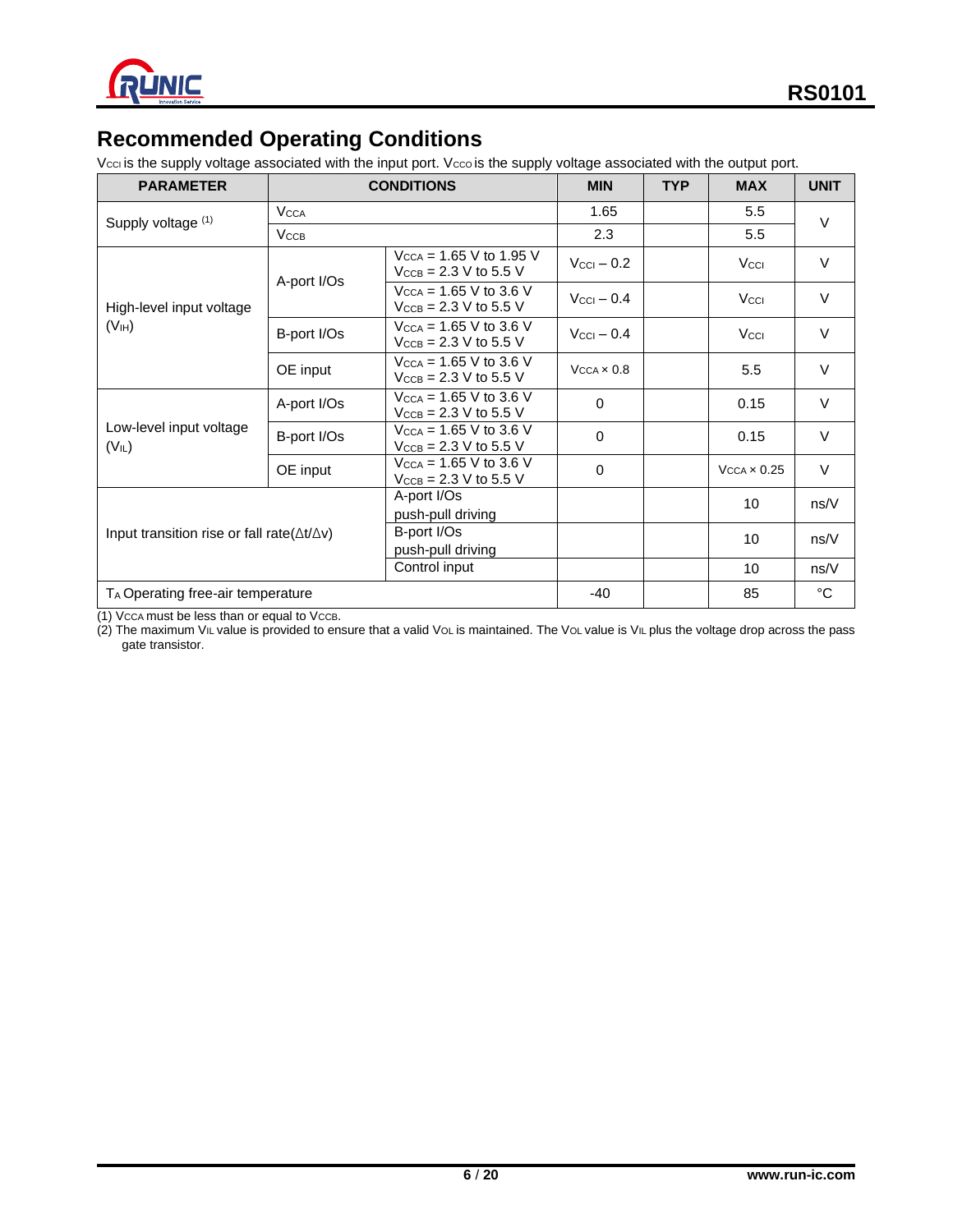

## **Electrical Characteristics**

over recommended operating free-air temperature range (unless otherwise noted) (1) (2) (3)

|                                     | <b>PARAMETER</b>                              | <b>CONDITIONS</b>                                    | <b>V<sub>CCA</sub></b>    | <b>V<sub>ссв</sub></b> | <b>TEMP</b>     | <b>MIN</b>                  | <b>TYP</b> | <b>MAX</b>   | <b>UNITS</b> |    |
|-------------------------------------|-----------------------------------------------|------------------------------------------------------|---------------------------|------------------------|-----------------|-----------------------------|------------|--------------|--------------|----|
| V <sub>OHA</sub>                    | Port A output<br>high voltage                 | $I_{OH} = -20 \mu A$<br>$V_{IB} \geq V_{CCB} - 0.4V$ | 1.65V to 5.5V             | 2.3V to 5.5V           | Full            | $V_{\text{CCA}} \times 0.7$ |            | 5.5          |              |    |
| <b>VOLA</b>                         | Port A output<br>low voltage                  | $IoL = 1mA$<br>$VIB \leq 0.15 V$                     | 1.65V to 5.5V             | 2.3V to 5.5V           | Full            |                             |            | 0.3          | V            |    |
| V <sub>OHB</sub>                    | Port B output<br>high voltage                 | $I$ OH = $-20$ µA<br>$VIA \geq VCCA - 0.4 V$         | 1.65V to 5.5V             | 2.3V to 5.5V           | Full            | $V_{\text{CCB}} \times 0.7$ |            |              |              |    |
| <b>VOLB</b>                         | Port B output<br>low voltage                  | $IoL = 1mA$<br>$VIA \leq 0.15$ V                     | 1.65V to 5.5V             | 2.3V to 5.5V           | Full            |                             |            | 0.3          |              |    |
|                                     | Input leakage                                 | <b>OE</b>                                            | 1.65V to 5.5V             | 2.3V to 5.5V           | $+25^{\circ}$ C |                             |            | ±0.5         |              |    |
| h.                                  | current                                       |                                                      |                           |                        | Full            |                             |            | ±1.5         | μA           |    |
|                                     |                                               |                                                      |                           |                        | $+25^{\circ}$ C |                             |            | ±0.5         |              |    |
|                                     | Partial power                                 | A Ports                                              | 0V                        | 0V to 5.5V             | Full            |                             |            | ±1           | μA           |    |
| $I_{off}$                           | down current                                  |                                                      |                           |                        | $+25^{\circ}$ C |                             |            | ±0.5         |              |    |
|                                     |                                               | <b>B</b> Ports                                       | 0V to 5.5V                | 0V                     | Full            |                             |            | ±1           | μA           |    |
|                                     | High-<br>impedance<br>State output<br>current | A or B port                                          |                           |                        | $+25^{\circ}$ C |                             |            | ±0.5         |              |    |
| loz                                 |                                               | $OE=0V$                                              | 1.65V to 5.5V             | 2.3V to 5.5V           | Full            |                             |            | ±1           | μA           |    |
|                                     |                                               | $V_1 = V_0 =$ open<br>$I_0 = 0$                      | 1.65V to V <sub>CCB</sub> | 2.3V to 5.5V           | Full            |                             |            | 2.5          |              |    |
| <b>I</b> CCA                        | <b>V<sub>CCA</sub></b> supply<br>current      |                                                      |                           | 5.5V                   | 0V              | Full                        |            |              | 2.5          | μA |
|                                     |                                               |                                                      | 0V                        | 5.5V                   | Full            |                             |            | $-1$         |              |    |
|                                     |                                               |                                                      | 1.65V to V <sub>CCB</sub> | 2.3V to 5.5V           | Full            |                             |            | 10           |              |    |
| ICCB                                | V <sub>CCB</sub> supply<br>current            | $V_1 = V_0 =$ open<br>$\ln = 0$                      | 5.5V                      | 0V                     | Full            |                             |            | $-1$         | μA           |    |
|                                     |                                               |                                                      | 0V                        | 5.5V                   | Full            |                             |            | $\mathbf{1}$ |              |    |
| <b>I</b> CCA<br>$+$<br><b>I</b> CCB | Combined<br>supply<br>current                 | $V_1 = V_{\text{CCI}}$ or GND<br>$I0 = 0$            | 1.65V to V <sub>CCB</sub> | 2.3V to 5.5V           | Full            |                             |            | 11           | μA           |    |
| <b>I</b> CCZA                       | V <sub>CCA</sub> supply<br>current            | $V_1 = V_{\text{CCI}}$ or 0V<br>$I_0 = 0$ , OE=0V    | 1.65V to $V_{\text{CCB}}$ | 2.3V to 5.5V           | Full            |                             |            | 1            | μA           |    |
| <b>I</b> CCZB                       | V <sub>CCB</sub> supply<br>current            | $V_1 = V_{\text{CCI}}$ or 0V<br>$IO = 0$ , OE=0V     | 2.3V to 5.5V              | 2.3V to 5.5V           | Full            |                             |            | $\mathbf{1}$ | μA           |    |
| C <sub>1</sub>                      | Input<br>capacitance                          | <b>OE</b>                                            | 3.3V                      | 3.3V                   | $+25^{\circ}$ C |                             | 2.5        |              | pF           |    |
|                                     | Input-to-<br>output                           | A port                                               | 3.3V                      | 3.3V                   | $+25^{\circ}$ C |                             | 5          |              |              |    |
| $C_{10}$                            | internal<br>capacitance                       | <b>B</b> port                                        | 3.3V                      | 3.3V                   | $+25^{\circ}$ C |                             | 5          |              | pF           |    |

(1) VCCI is the VCC associated with the input port.

(2) VCCO is the VCC associated with the output port

(3) Vcca must be less than or equal to VccB.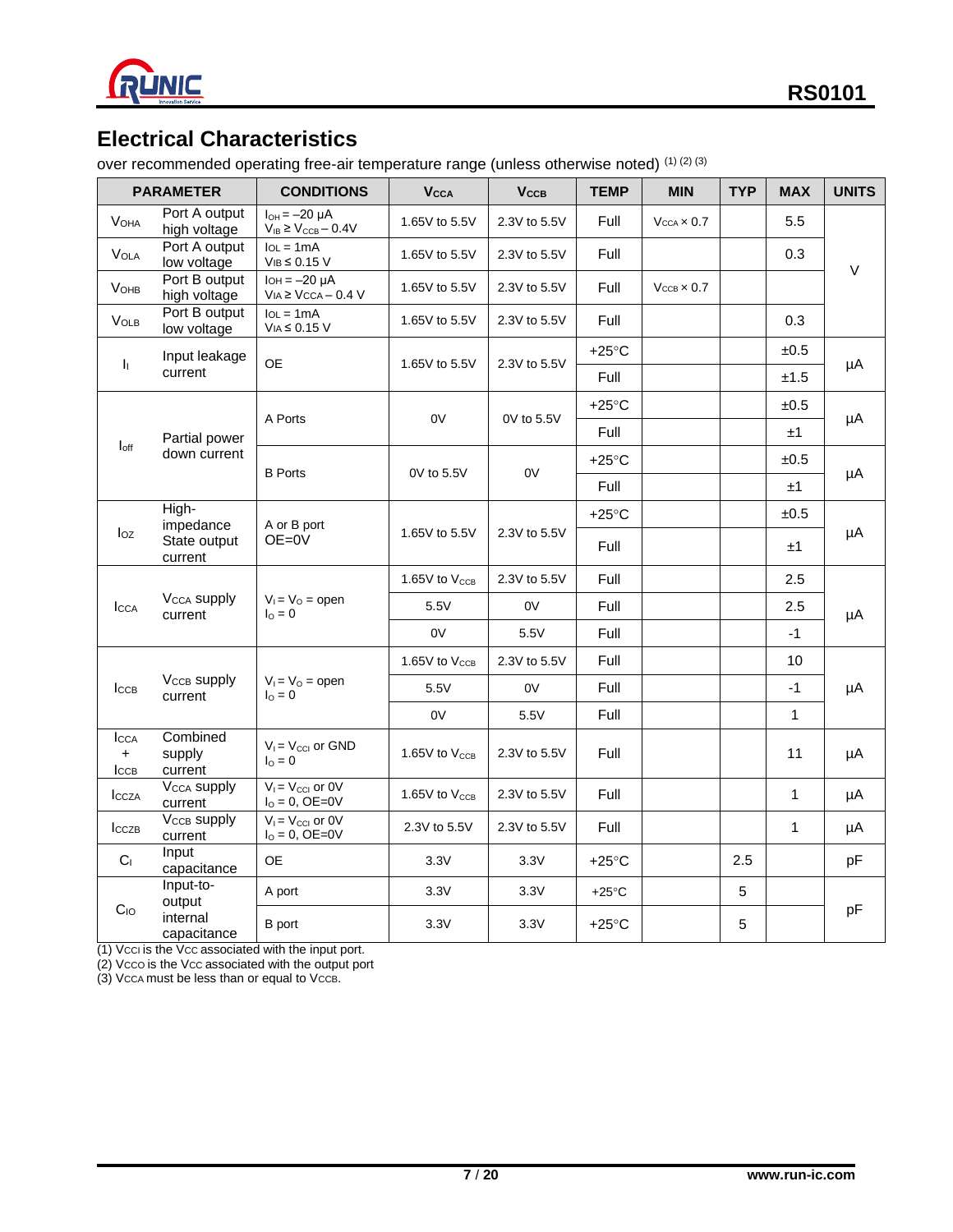

## **Timing Requirements**

### **VCCA=1.8V±0.15 V**

|                          |                                  | $V_{\text{CCB}} = 2.5V \pm 0.2V$ | $V_{\text{CCB}} = 3.3V \pm 0.2V$ | $V_{\text{CCB}} = 5V \pm 0.2V$ |             |
|--------------------------|----------------------------------|----------------------------------|----------------------------------|--------------------------------|-------------|
|                          |                                  | <b>TYP</b>                       | <b>TYP</b>                       | <b>TYP</b>                     | <b>UNIT</b> |
|                          | Push-pull driving                | 21                               | 22                               | 24                             |             |
| Data rate                | Open-drain driving               |                                  |                                  |                                | Mbps        |
| Pulse<br>$duration(t_w)$ | Push-pull driving (data inputs)  | 47                               | 45                               | 41                             |             |
|                          | Open-drain driving (data inputs) | 500                              | 500                              | 500                            | ns          |

#### **VCCA=2.5V±0.15 V**

|                          |                                  | $V_{\text{CCB}} = 2.5V \pm 0.2V$ | $V_{\text{CCB}} = 3.3V \pm 0.2V$ | $V_{\text{CCB}} = 5V \pm 0.2V$ | <b>UNIT</b> |
|--------------------------|----------------------------------|----------------------------------|----------------------------------|--------------------------------|-------------|
|                          |                                  | <b>TYP</b>                       | <b>TYP</b>                       | <b>TYP</b>                     |             |
|                          | Push-pull driving                | 20                               | 22                               | 24                             |             |
| Data rate                | Open-drain driving               |                                  |                                  |                                | Mbps        |
| Pulse<br>$duration(t_w)$ | Push-pull driving (data inputs)  | 50                               | 45                               | 41                             |             |
|                          | Open-drain driving (data inputs) | 500                              | 500                              | 500                            | ns          |

#### **VCCA=3.3V±0.15 V**

|                          |                                  | $V_{\text{CCB}} = 3.3V \pm 0.2V$ | $V_{\text{CCB}} = 5V \pm 0.2V$ | <b>UNIT</b> |
|--------------------------|----------------------------------|----------------------------------|--------------------------------|-------------|
|                          |                                  | <b>TYP</b>                       | <b>TYP</b>                     |             |
|                          | Push-pull driving                | 23                               | 24                             |             |
| Data rate                | Open-drain driving               |                                  |                                | <b>Mbps</b> |
| Pulse<br>$duration(t_w)$ | Push-pull driving (data inputs)  | 43                               | 41                             |             |
|                          | Open-drain driving (data inputs) | 500                              | 500                            | ns          |

### **VCCA=5V±0.15 V**

|                           |                                  | $V_{\text{CCB}} = 5V \pm 0.2V$ | <b>UNIT</b> |
|---------------------------|----------------------------------|--------------------------------|-------------|
|                           |                                  | <b>TYP</b>                     |             |
|                           | Push-pull driving                | 24                             |             |
| Data rate                 | Open-drain driving               |                                | <b>Mbps</b> |
| Pulse<br>duration $(t_w)$ | Push-pull driving (data inputs)  | 41                             |             |
|                           | Open-drain driving (data inputs) | 500                            | ns          |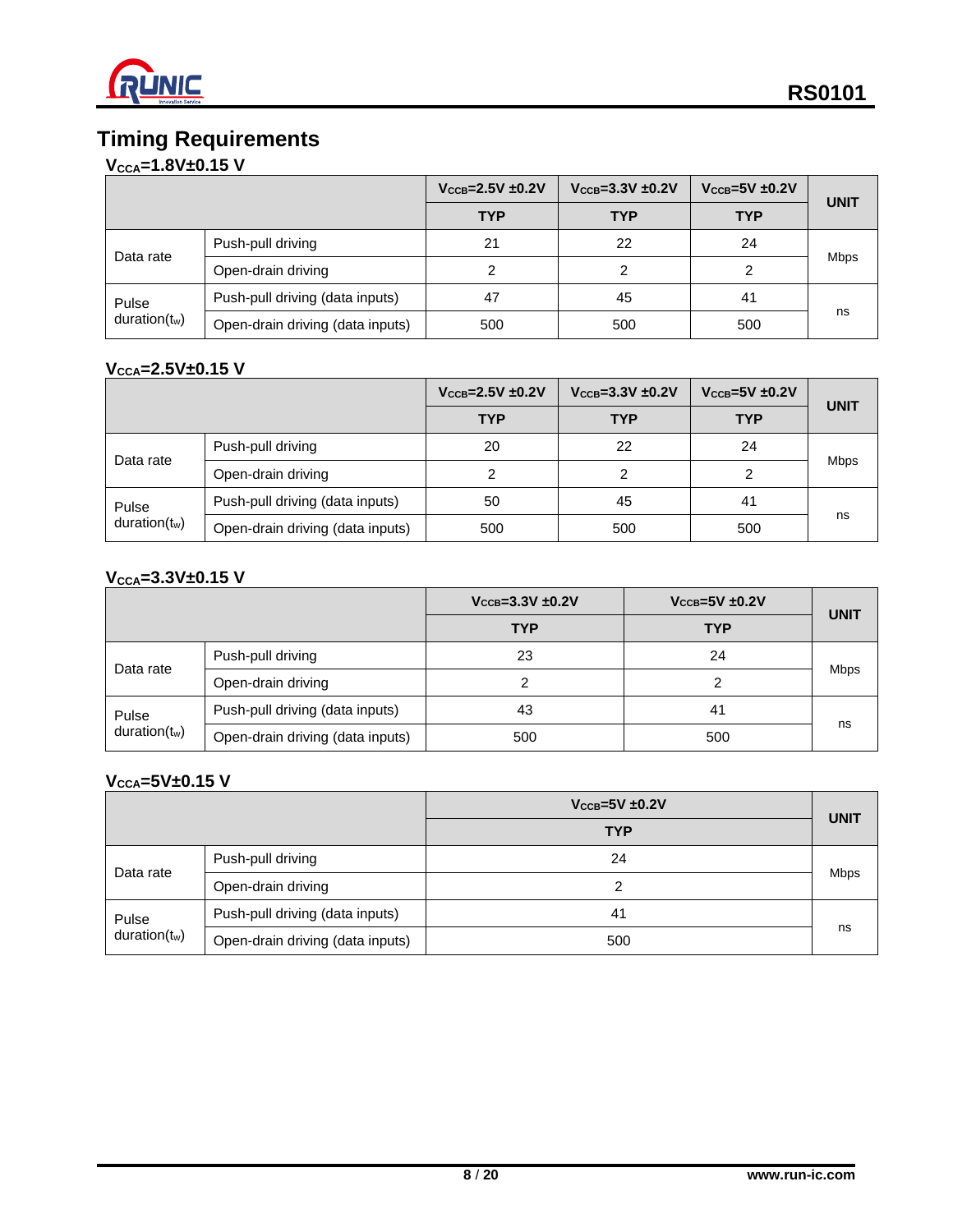

## **Switching Characteristics:**  $V_{\text{CCA}}=1.8V \pm 0.15V$

| <b>PARAMETER</b> |                           | <b>CONDITIONS</b>       |                    | $V_{\text{CCB}} = 2.5V \pm 0.2V$ | $V_{\text{CCB}} = 3.3V \pm 0.2V$ | $V_{\text{CCB}} = 5V \pm 0.2V$ | <b>UNITS</b> |
|------------------|---------------------------|-------------------------|--------------------|----------------------------------|----------------------------------|--------------------------------|--------------|
|                  |                           |                         |                    | <b>TYP</b>                       | <b>TYP</b>                       | <b>TYP</b>                     |              |
| t <sub>PHL</sub> | Propagation<br>delay time | $A-to-B$                | Push-pull driving  | 2.5                              | 3.1                              | 4.5                            | ns           |
|                  | high-to-low<br>output     |                         | Open-drain driving | 26.1                             | 26.4                             | 26.6                           |              |
| t <sub>PLH</sub> | Propagation<br>delay time | $A-to-B$                | Push-pull driving  | 4.2                              | 3.7                              | 3.6                            | ns           |
|                  | low-to-high<br>output     |                         | Open-drain driving | 221                              | 183                              | 143                            |              |
| t <sub>PHL</sub> | Propagation<br>delay time | B-to-A                  | Push-pull driving  | 2.1                              | 2.0                              | 2.2                            | ns           |
|                  | high-to-low<br>output     |                         | Open-drain driving | 26.1                             | 26.1                             | 26.2                           |              |
|                  | Propagation<br>delay time |                         | Push-pull driving  | 1.8                              | 1.6                              | 1.5                            |              |
| t <sub>PLH</sub> | low-to-high<br>output     | B-to-A                  | Open-drain driving | 173                              | 89                               | 66                             | ns           |
| ten              | Enable time               | OE-to-A or B            |                    | 25                               | 21                               | 19                             | ns           |
| t <sub>dis</sub> | Disable<br>time           | OE-to-A or B            |                    | 1250                             | 1250                             | 1250                           | ns           |
| t <sub>rA</sub>  | Input rise                | A port                  | Push-pull driving  | 6.9                              | 6.1                              | 5.6                            | ns           |
|                  | time                      | rise time               | Open-drain driving | 118                              | 39                               | 13                             |              |
| $t_{rB}$         | Input rise                | <b>B</b> port           | Push-pull driving  | 5.8                              | 4.8                              | 4.1                            | ns           |
|                  | time                      | rise time               | Open-drain driving | 166                              | 127                              | 75                             |              |
|                  | Input fall                | A port                  | Push-pull driving  | 3.0                              | 2.8                              | 2.7                            |              |
| t <sub>fA</sub>  | time                      | fall time               | Open-drain driving | 1.9                              | 1.7                              | 1.6                            | ns           |
|                  | Input fall                | <b>B</b> port           | Push-pull driving  | 4.8                              | 6.2                              | 8.4                            |              |
|                  | $t_{\rm{fB}}$<br>time     | fall time               | Open-drain driving | 2.3                              | 2.4                              | 2.8                            | ns           |
| tsk(O)           | Skew(time),<br>output     | Channel-to-Channel Skew |                    | 0.5                              | 0.5                              | 0.5                            | ns           |
|                  |                           | Push-pull driving       |                    | 21                               | 22                               | 24                             |              |
|                  | Maximum data rata         | Open-drain driving      |                    | $\overline{c}$                   | $\overline{2}$                   | $\overline{2}$                 | <b>Mbps</b>  |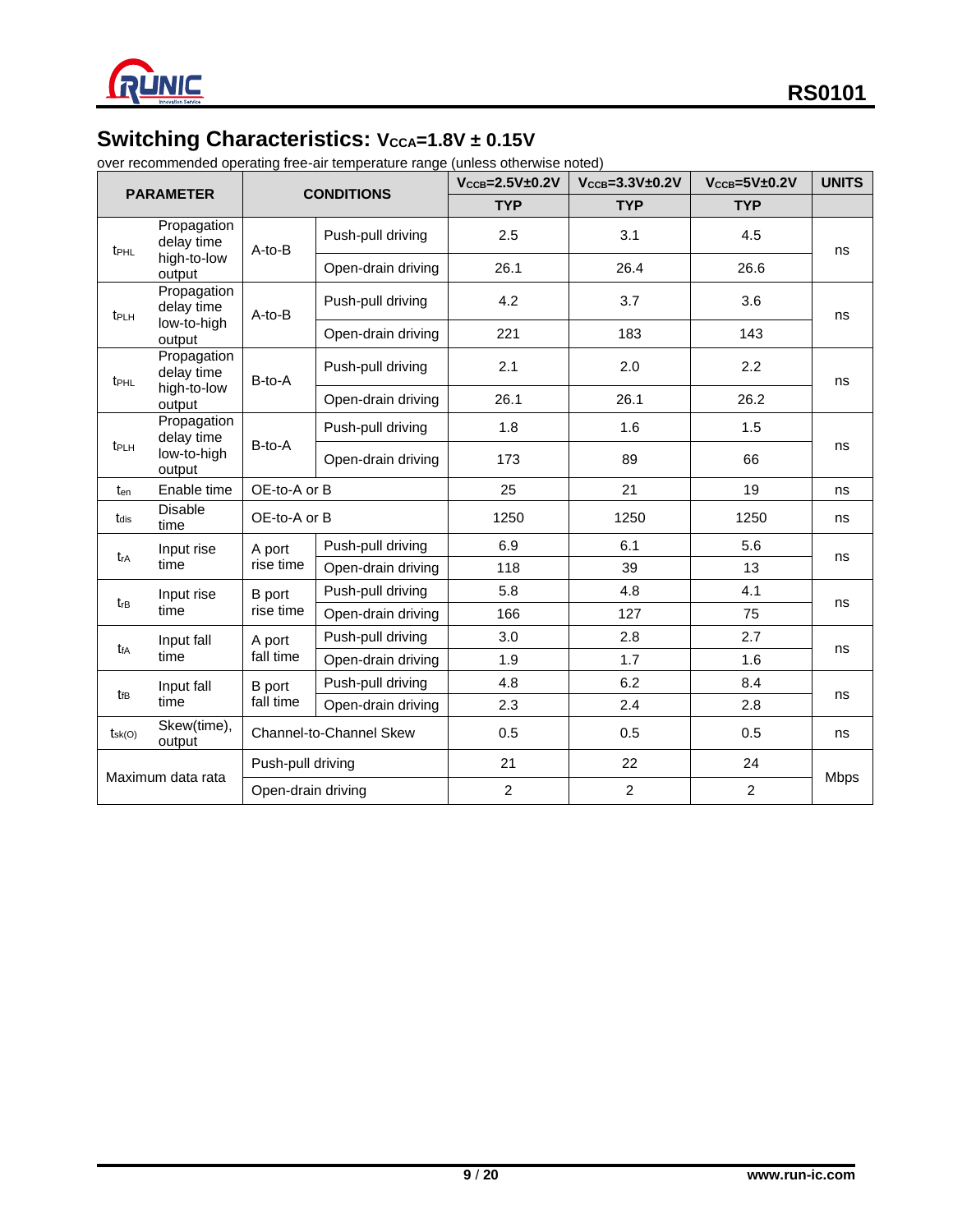

## **Switching Characteristics:**  $V_{\text{CCA}}=2.5V \pm 0.15V$

| <b>PARAMETER</b>                                                       |                           | <b>CONDITIONS</b>          |                    | $V_{\text{CCB}} = 2.5V \pm 0.2V$ | $V_{\text{CCB}} = 3.3V \pm 0.2V$ | $V_{\text{CCB}} = 5V \pm 0.2V$ | <b>UNITS</b> |    |
|------------------------------------------------------------------------|---------------------------|----------------------------|--------------------|----------------------------------|----------------------------------|--------------------------------|--------------|----|
|                                                                        |                           |                            |                    | <b>TYP</b>                       | <b>TYP</b>                       | <b>TYP</b>                     |              |    |
| delay time<br>t <sub>PHL</sub><br>high-to-low<br>output                | Propagation               | $A-to-B$                   | Push-pull driving  | 2.8                              | 3.4                              | 5.0                            | ns           |    |
|                                                                        |                           |                            | Open-drain driving | 26.3                             | 26.5                             | 26.6                           |              |    |
| t <sub>PLH</sub>                                                       | Propagation<br>delay time | $A-to-B$                   | Push-pull driving  | 2.7                              | 2.5                              | 2.4                            |              |    |
|                                                                        | low-to-high<br>output     |                            | Open-drain driving | 198                              | 169                              | 131                            | ns           |    |
|                                                                        | Propagation<br>delay time | B-to-A                     | Push-pull driving  | 2.5                              | 2.4                              | 2.5                            |              |    |
| t <sub>PHL</sub>                                                       | high-to-low<br>output     |                            | Open-drain driving | 26.4                             | 26.5                             | 26.6                           | ns           |    |
| Propagation<br>delay time<br>t <sub>PLH</sub><br>low-to-high<br>output | B-to-A                    | Push-pull driving          | 2.1                | 2.0                              | 1.9                              | ns                             |              |    |
|                                                                        |                           |                            | Open-drain driving | 196                              | 138                              | 63                             |              |    |
| t <sub>en</sub>                                                        | Enable time               | OE-to-A or B               |                    | 24                               | 20                               | 17                             | ns           |    |
| t <sub>dis</sub>                                                       | Disable<br>time           | OE-to-A or B               |                    | 1250                             | 1250                             | 1250                           | ns           |    |
|                                                                        | Input rise<br>time        | A port                     | Push-pull driving  | 3.4                              | 2.9                              | 2.7                            | ns           |    |
| t <sub>rA</sub>                                                        |                           | rise time                  | Open-drain driving | 156                              | 92                               | 13                             |              |    |
|                                                                        | Input rise                | B port                     | Push-pull driving  | 4.7                              | 3.5                              | 2.7                            | ns           |    |
| $t_{rB}$<br>time                                                       |                           | rise time                  | Open-drain driving | 160                              | 124                              | 81                             |              |    |
|                                                                        | Input fall                | A port                     | Push-pull driving  | 5.1                              | 5.2                              | 5.0                            |              |    |
| t <sub>fA</sub>                                                        | time                      |                            | fall time          | Open-drain driving               | 2.1                              | 2.0                            | 1.8          | ns |
| t <sub>fВ</sub>                                                        | Input fall<br>time        | <b>B</b> port<br>fall time | Push-pull driving  | 5.0                              | 6.4                              | 8.7                            | ns           |    |
|                                                                        |                           |                            | Open-drain driving | 2.0                              | 2.2                              | 2.8                            |              |    |
| tsk(0)                                                                 | Skew(time),<br>output     | Channel-to-channel skew    |                    | 0.5                              | 0.5                              | 0.5                            | ns           |    |
|                                                                        |                           |                            | Push-pull driving  | 20                               | 22                               | 24                             |              |    |
| Maximum data rata                                                      |                           | Open-drain driving         |                    | $\overline{2}$                   | $\overline{2}$                   | $\overline{2}$                 | <b>Mbps</b>  |    |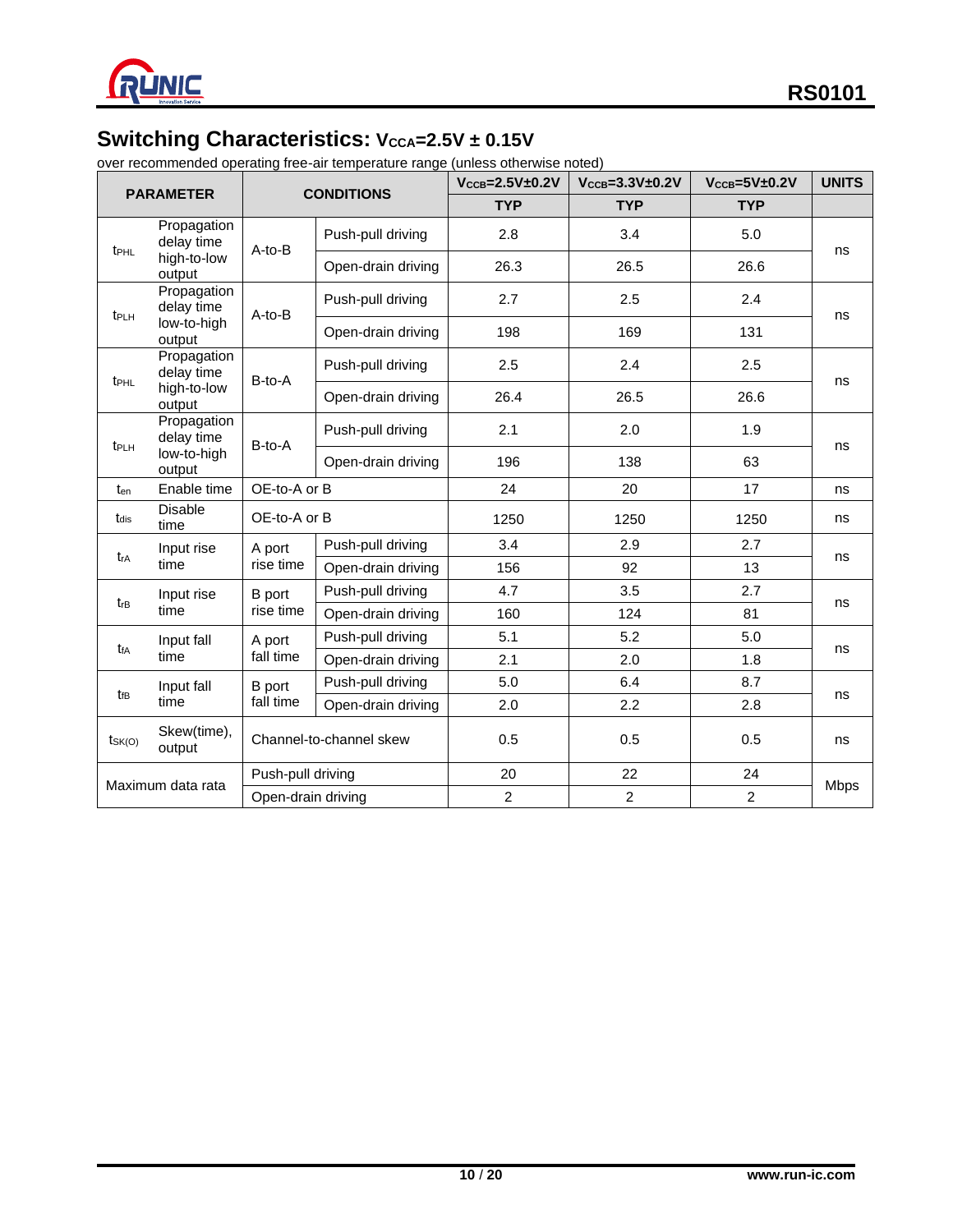

## **Switching Characteristics:**  $V_{\text{CCA}}=3.3V \pm 0.3V$

| <b>PARAMETER</b>  |                                                                        |                                         |                    | $V_{\text{CCB}} = 3.3V \pm 0.2V$ | $V_{\text{CCB}} = 5V \pm 0.2V$ | <b>UNITS</b> |  |
|-------------------|------------------------------------------------------------------------|-----------------------------------------|--------------------|----------------------------------|--------------------------------|--------------|--|
|                   |                                                                        |                                         | <b>CONDITIONS</b>  | <b>TYP</b>                       | <b>TYP</b>                     |              |  |
| t <sub>PHL</sub>  | Propagation<br>delay time                                              | $A-to-B$                                | Push-pull driving  | 3.6                              | 5.1                            | ns           |  |
|                   | high-to-low<br>output                                                  |                                         | Open-drain driving | 26.4                             | 26.6                           |              |  |
|                   | Propagation<br>delay time                                              |                                         | Push-pull driving  | 2.3                              | 2.1                            | ns           |  |
| t <sub>PLH</sub>  | low-to-high<br>output                                                  | $A-to-B$                                | Open-drain driving | 155                              | 109                            |              |  |
|                   | Propagation<br>delay time                                              | B-to-A                                  | Push-pull driving  | 3.1                              | 3.3                            |              |  |
| $t_{\text{PHL}}$  | high-to-low<br>output                                                  |                                         | Open-drain driving | 26.5                             | 26.7                           | ns           |  |
|                   | Propagation<br>delay time<br>t <sub>PLH</sub><br>low-to-high<br>output | B-to-A                                  | Push-pull driving  | 1.9                              | 1.8                            | ns           |  |
|                   |                                                                        |                                         | Open-drain driving | 158                              | 87                             |              |  |
| ten               | Enable time                                                            | OE-to-A or B                            |                    | 19                               | 15                             | ns           |  |
| tdis              | Disable time                                                           | OE-to-A or B                            |                    | 1250                             | 1250                           | ns           |  |
|                   | Input rise time                                                        | A port rise<br>time                     | Push-pull driving  | 2.3                              | 2.1                            | ns           |  |
| t <sub>rA</sub>   |                                                                        |                                         | Open-drain driving | 117                              | 48                             |              |  |
|                   |                                                                        | B port rise                             | Push-pull driving  | 3.0                              | 2.4                            |              |  |
| tгв               | Input rise time                                                        | time                                    | Open-drain driving | 117                              | 75                             | ns           |  |
|                   | Input fall time                                                        | A port fall<br>time                     | Push-pull driving  | 8.0                              | 7.6                            | ns           |  |
| t <sub>fA</sub>   |                                                                        |                                         | Open-drain driving | 2.2                              | 2.1                            |              |  |
| t <sub>fB</sub>   | Input fall time                                                        | B port fall<br>time                     | Push-pull driving  | 8.2                              | 10.8                           | ns           |  |
|                   |                                                                        |                                         | Open-drain driving | 2.1                              | 2.4                            |              |  |
| $ts_{K(O)}$       | Skew(time),<br>output                                                  | Channel-to-channel skew                 |                    | 0.5                              | 0.5                            | ns           |  |
| Maximum data rata |                                                                        | Push-pull driving<br>Open-drain driving |                    | 23                               | 24                             | <b>Mbps</b>  |  |
|                   |                                                                        |                                         |                    | $\overline{2}$                   | $\overline{2}$                 |              |  |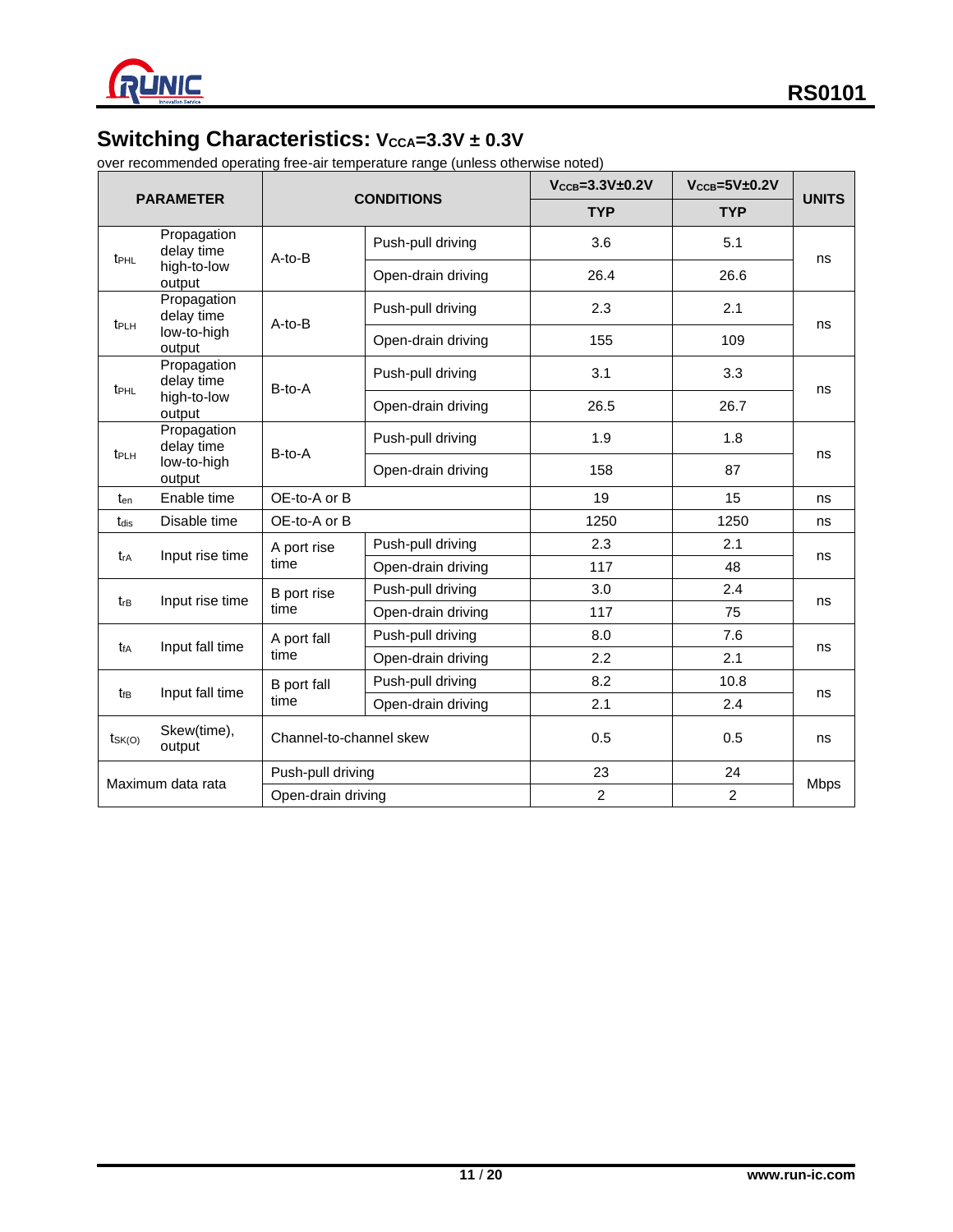

## **Switching Characteristics:**  $V_{\text{CCA}} = 5.0V \pm 0.35V$

| <b>PARAMETER</b>      |                                           | <b>CONDITIONS</b>       |                    | $V_{\text{CCB}} = 5V \pm 0.2V$ | <b>UNITS</b>       |     |    |
|-----------------------|-------------------------------------------|-------------------------|--------------------|--------------------------------|--------------------|-----|----|
|                       |                                           |                         |                    | <b>TYP</b>                     |                    |     |    |
| t <sub>PHL</sub>      | Propagation<br>delay time                 | A-to-B                  | Push-pull driving  | 5.6                            | ns                 |     |    |
| high-to-low<br>output |                                           | Open-drain driving      | 26.8               |                                |                    |     |    |
|                       | Propagation<br>delay time                 | A-to-B                  | Push-pull driving  | 2.0                            | ns                 |     |    |
| t <sub>PLH</sub>      | low-to-high<br>output                     |                         | Open-drain driving | 155                            |                    |     |    |
|                       | Propagation<br>delay time                 |                         | Push-pull driving  | 5.8                            |                    |     |    |
|                       | t <sub>PHL</sub><br>high-to-low<br>output | B-to-A                  | Open-drain driving | 27.5                           | ns                 |     |    |
|                       | Propagation<br>delay time                 | B-to-A                  | Push-pull driving  | 1.8                            | ns                 |     |    |
| t <sub>PLH</sub>      | low-to-high<br>output                     |                         | Open-drain driving | 160                            |                    |     |    |
| ten                   | Enable time<br>OE-to-A or B               |                         | 17                 | ns                             |                    |     |    |
| tdis                  | Disable time                              | OE-to-A or B            |                    |                                | ns                 |     |    |
|                       | Input rise time                           |                         |                    | Push-pull driving              | 1.9                |     |    |
| $t_{rA}$              |                                           | A port rise time        | Open-drain driving | 105                            | ns                 |     |    |
|                       | Input rise time                           | $t_{rB}$                |                    | Push-pull driving              | 2.3                |     |    |
|                       |                                           |                         |                    | B port rise time               | Open-drain driving | 95  | ns |
|                       |                                           |                         | t <sub>fA</sub>    |                                | Push-pull driving  | 9.0 |    |
|                       | Input fall time                           | A port fall time        | Open-drain driving | 2.6                            | ns                 |     |    |
|                       | Input fall time                           |                         |                    | Push-pull driving              | 8.9                |     |    |
| t <sub>fB</sub>       |                                           | B port fall time        | Open-drain driving | 2.5                            | ns                 |     |    |
| $t_{SK(O)}$           | Skew(time),<br>output                     | Channel-to-channel skew |                    | 0.5                            | ns                 |     |    |
| Maximum data rata     |                                           | Push-pull driving       |                    |                                | <b>Mbps</b>        |     |    |
|                       |                                           | Open-drain driving      |                    | $\overline{c}$                 |                    |     |    |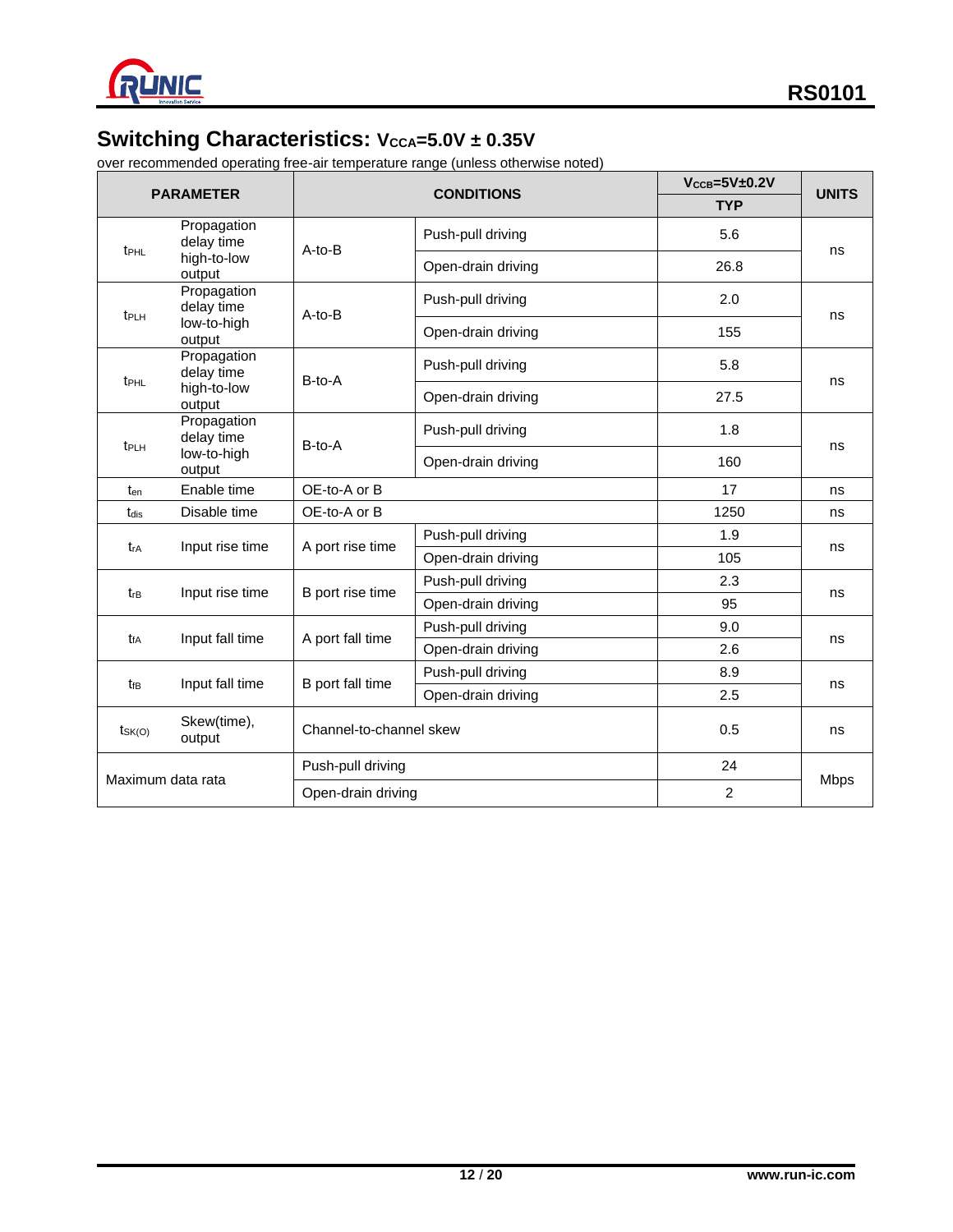

### **Parameter Measurement Information**

Unless otherwise noted, all input pulses are supplied by generators having the following characteristics:

- PRR 10 MHz
- Zo =  $50 \Omega$
- dv/dt ≥ 1 V/ns

Note: All input pulses are measured one at a time, with one transition per measurement.



**Figure 1. Data Rate, Pulse Duration, Propagation Delay, Output Rise And Fall Time Measurement Using A Push-Pull Driver**



**Figure 2. Data Rate, Pulse Duration, Propagation Delay, Output Rise And Fall Time Measurement Using An Open-Drain Driver**



**Figure 3. Load Circuit For Enable/Disable Time Measurement**

|  | Table 1. Switch Configuration For Enable/Disable Timing |
|--|---------------------------------------------------------|
|--|---------------------------------------------------------|

| <b>TEST</b>                                           | S <sub>1</sub>  |
|-------------------------------------------------------|-----------------|
| $t_{PLZ}$ <sup>(2)</sup><br>(1)<br>t <sub>PZL</sub> ( | $2 \times VCCO$ |
| $t_{PZH}$ $(2)$<br>t <sub>PHZL</sub> ('',             | Open            |

(1)  $t_{PZL}$  and  $t_{PZH}$  are the same as ten.

 $(2)$  t<sub>PLZ</sub> and t<sub>PHZ</sub> are the same as tdis.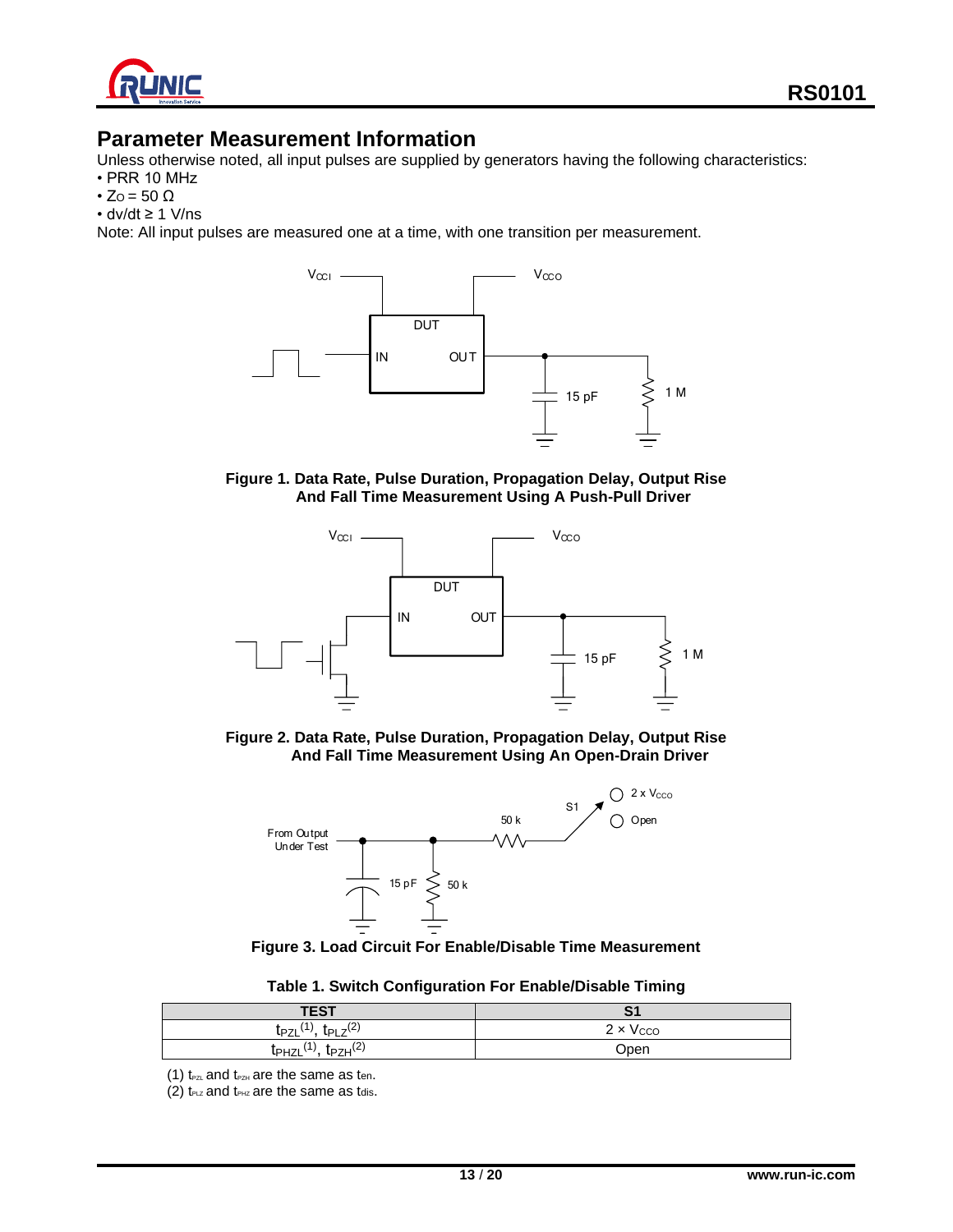



(1) All input pulses are measured one at a time, with one transition per measurement.

#### **Figure 4. Voltage Waveforms Pulse Duration**



#### **Figure 5. Voltage Waveforms Propagation Delay Times**



**Figure 6. Voltage Waveforms Enable And Disable**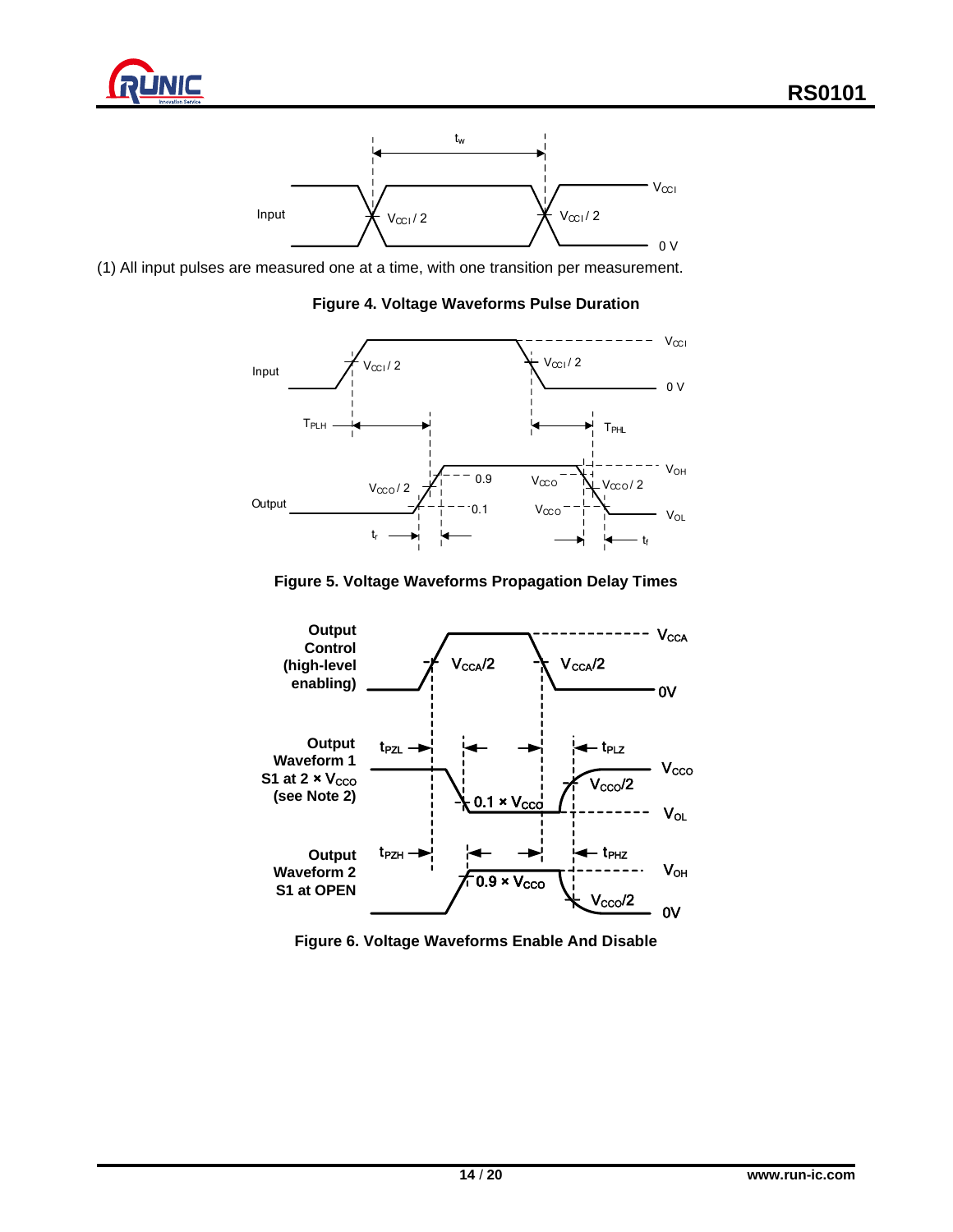

### **Feature Description**

#### **Overview**

The RS0101 device is a directionless voltage-level translator specifically designed for translating logic voltage levels. The A port is able to accept I/O voltages ranging from 1.65 V to 5.5 V, while the B port can accept I/O voltages from 2.3 V to 5.5 V. The device is a pass-gate architecture with edge-rate accelerators (one-shots) to improve the overall data rate. 10-kΩ pullup resistors, commonly used in open-drain applications, have been conveniently integrated so that an external resistor is not needed. While this device is designed for open-drain applications, the device can also translate push-pull CMOS logic outputs.

#### **Architecture**

The RS0101 architecture (see Figure 7) is an auto-direction-sensing based translator that does not require a direction-control signal to control the direction of data flow from A to B or from B to A. These two bidirectional channels independently determine the direction of data flow without a direction-control signal. Each I/O pin can be automatically reconfigured as either an input or an output, which is how this auto-direction feature is realized.



**Figure 7. Architecture of a RS0101 Cell**

The RS0101 employs two key circuits to enable this voltage translation:

1) An N-channel pass-gate transistor topology that ties the A-port to the B-port

2) Output one-shot (O.S.) edge-rate accelerator circuitry to detect and accelerate rising edges on the A or B Ports.

#### **Input Driver Requirements**

The continuous dc-current "sinking" capability is determined by the external system-level open-drain (or push pull) drivers that are interfaced to the RS0101 I/O pins. Since the high bandwidth of these bidirectional I/O circuits is used to facilitate this fast change from an input to an output and an output to an input, they have a modest dc-current "sourcing" capability of hundreds of micro-Amps, as determined by the internal 10-kΩ pullup resistors.

The fall time (ttA, ttB) of a signal depends on the edge-rate and output impedance of the external device driving RS0101 data I/Os, as well as the capacitive loading on the data lines.

Similarly, the tPHL and max data rates also depend on the output impedance of the external driver. The values for the the texternal for the data rates in the data sheet assume that the output impedance of the external driver is less than 50 Ω.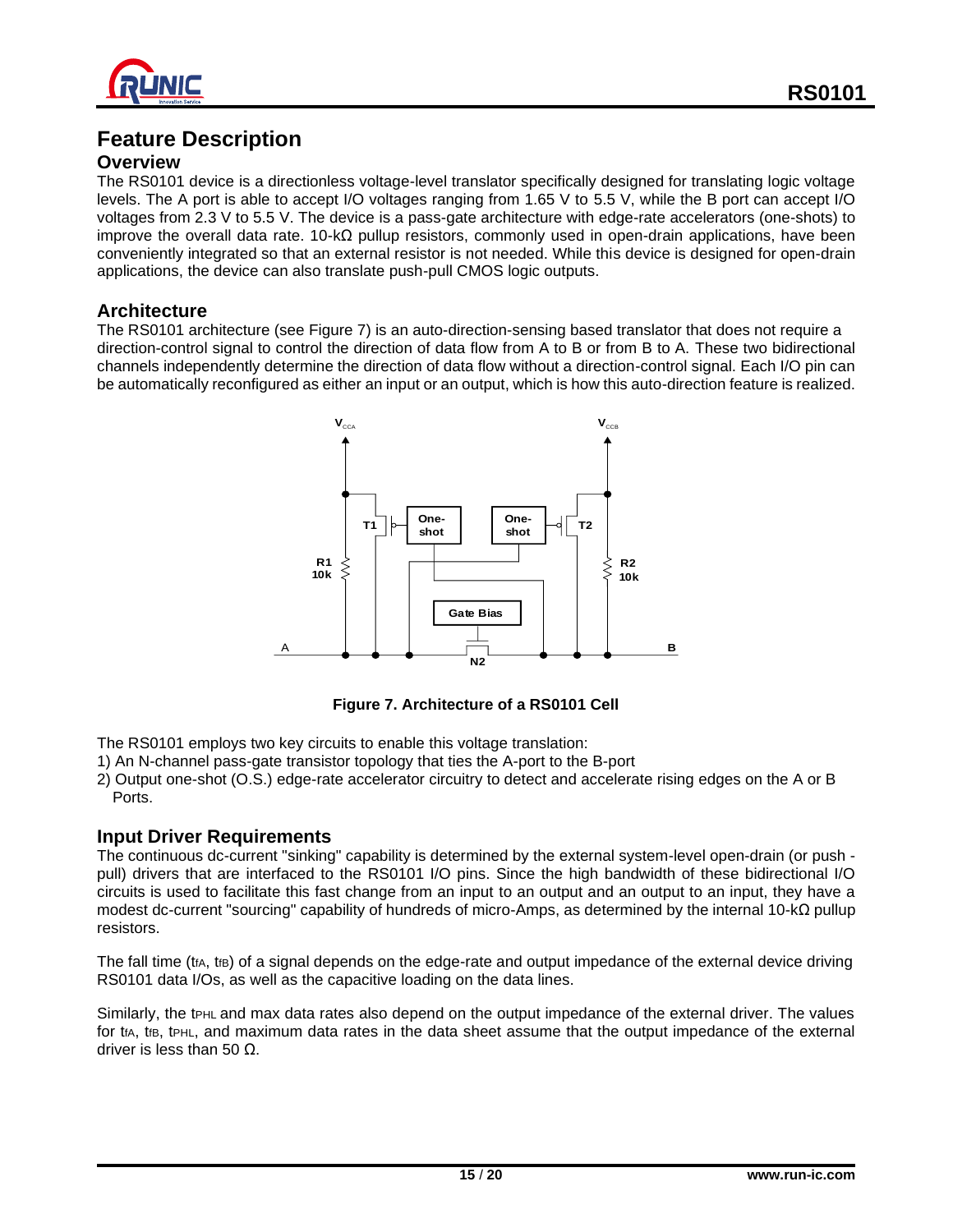

### **Feature Description**

### **Output Load Considerations**

We recommend careful PCB layout practices with short PCB trace lengths to avoid excessive capacitive loading and to ensure that proper O.S. triggering takes place. PCB signal trace-lengths should be kept short enough such that the round-trip delay of any reflection is less than the one-shot duration. This improves signal integrity by ensuring that any reflection sees a low impedance at the driver. The O.S. circuits have been designed to stay on for approximately 30 ns. The maximum capacitance of the lumped load that can be driven also depends directly on the one-shot duration. With very heavy capacitive loads, the one-shot can time-out before the signal is driven fully to the positive rail. The O.S. duration has been set to best optimize trade-offs between dynamic ICC, load driving capability, and maximum bit-rate considerations. Both PCB trace length and connectors add to the capacitance that the RS0101 device output sees, so it is recommended that this lumped-load capacitance be considered to avoid O.S. retriggering, bus contention, output signal oscillations, or other adverse systemlevel affects.

#### **Enable and Disable**

The RS0101 device has an OE input that is used to disable the device by setting OE low, which places all I/Os in the Hi-Z state. The disable time (tdis) indicates the delay between the time when OE goes low and when the outputs are disabled (Hi-Z). The enable time (ten) indicates the amount of time the user must allow for the oneshot circuitry to become operational after OE is taken high.

#### **Pullup or Pulldown Resistors on I/O Lines**

Each A-port I/O has an internal 10-kΩ pullup resistor to V<sub>CCA</sub>, and each B-port I/O has an internal 10-kΩ pullup resistor to V<sub>CCB</sub>. If a smaller value of pullup resistor is required, an external resistor must be added from the I/O to V<sub>CCA</sub> or V<sub>CCB</sub> (in parallel with the internal 10-kΩ resistors). Adding lower value pull-up resistors will affect V<sub>OL</sub> levels, however. The internal pull-ups of the RS0101 are disabled when the OE pin is low.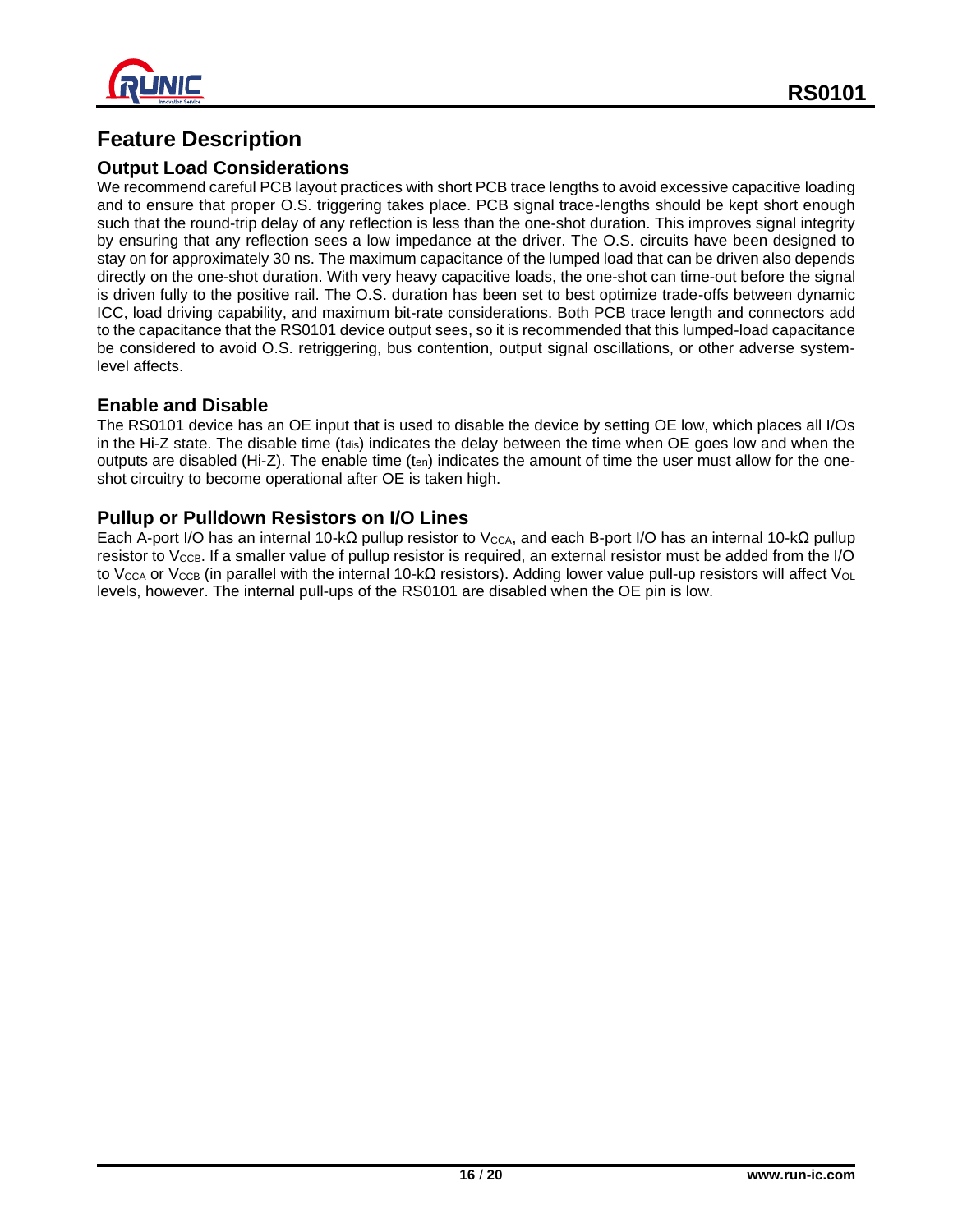

### **Application Information**

The RS0101 device can be used to bridge the digital-switching compatibility gap between two voltage nodes to successfully interface logic threshold levels found in electronic systems. It should be used in a point-to-point topology for interfacing devices or systems operating at different interface voltages with one another. Its primary target application use is for interfacing with open-drain drivers on the data I/Os such as I2C or 1-wire, where the data is bidirectional and no control signal is available. The device can also be used in applications where a push-pull driver is connected to the data I/Os, but the RS0101 might be a better option for such push-pull applications.





**Figure 8. Typical Application Circuit**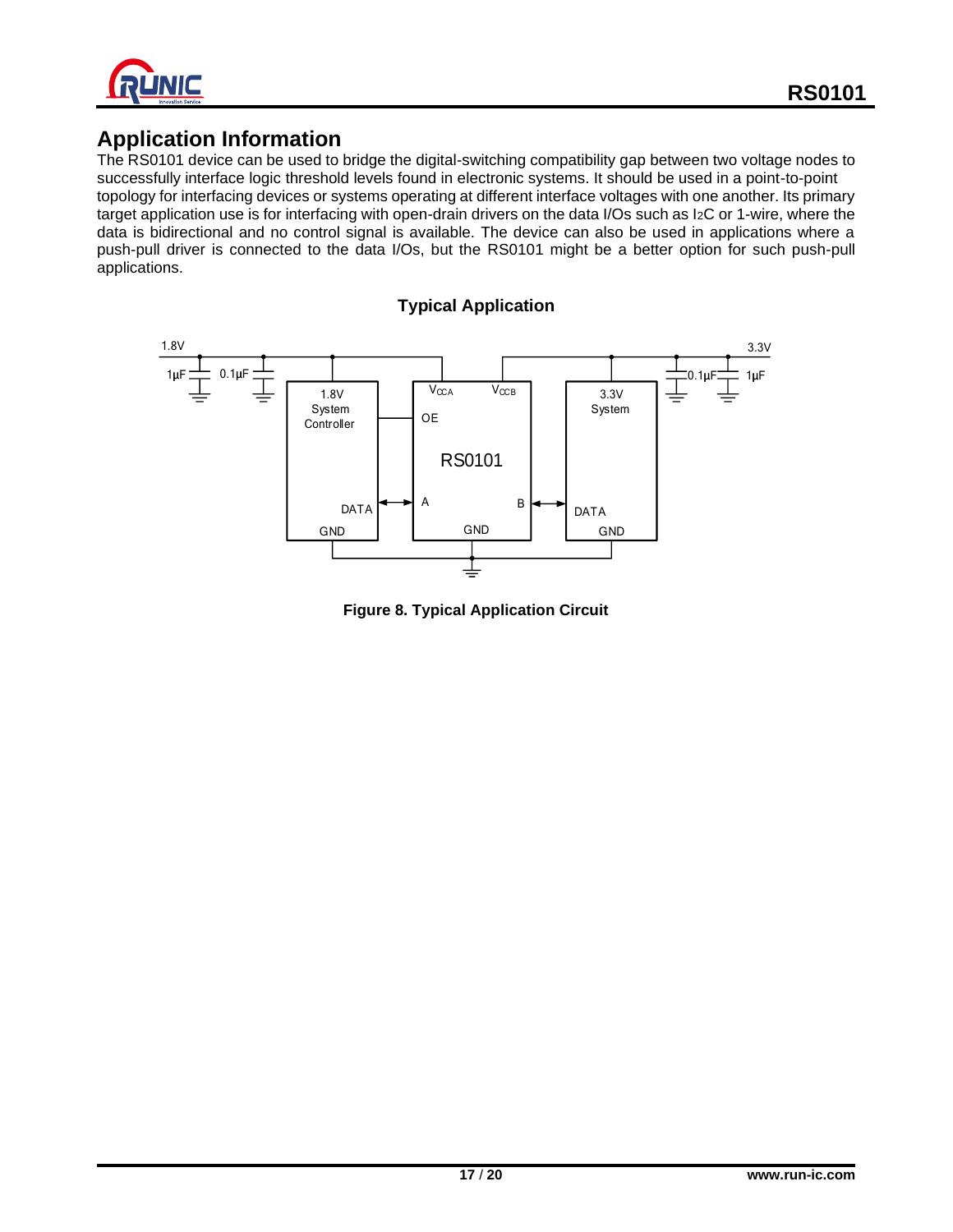

## **PACKAGE OUTLINE DIMENSIONS SOT23-6**





**RECOMMENDED LAND PATTERN (Unit: mm)**





| Symbol         |             | <b>Dimensions In Millimeters</b> | <b>Dimensions In Inches</b> |             |  |
|----------------|-------------|----------------------------------|-----------------------------|-------------|--|
|                | Min         | Max                              | Min                         | Max         |  |
| A              | 1.050       | 1.250                            | 0.041                       | 0.049       |  |
| A <sub>1</sub> | 0.000       | 0.100                            | 0.000                       | 0.004       |  |
| A2             | 1.050       | 1.150                            | 0.041                       | 0.045       |  |
| b              | 0.300       | 0.500                            | 0.012                       | 0.020       |  |
| C              | 0.100       | 0.200                            | 0.004                       | 0.008       |  |
| D              | 2.820       | 3.020                            | 0.111                       | 0.119       |  |
| E              | 1.500       | 1.700                            | 0.059                       | 0.067       |  |
| E1             | 2.650       | 2.950                            | 0.104                       | 0.116       |  |
| e              | 0.950(BSC)  |                                  | 0.037(BSC)                  |             |  |
| e1             | 1.800       | 2.000                            | 0.071                       | 0.079       |  |
|                | 0.300       | 0.600                            | 0.012                       | 0.024       |  |
| θ              | $0^{\circ}$ | $8^{\circ}$                      | $0^{\circ}$                 | $8^{\circ}$ |  |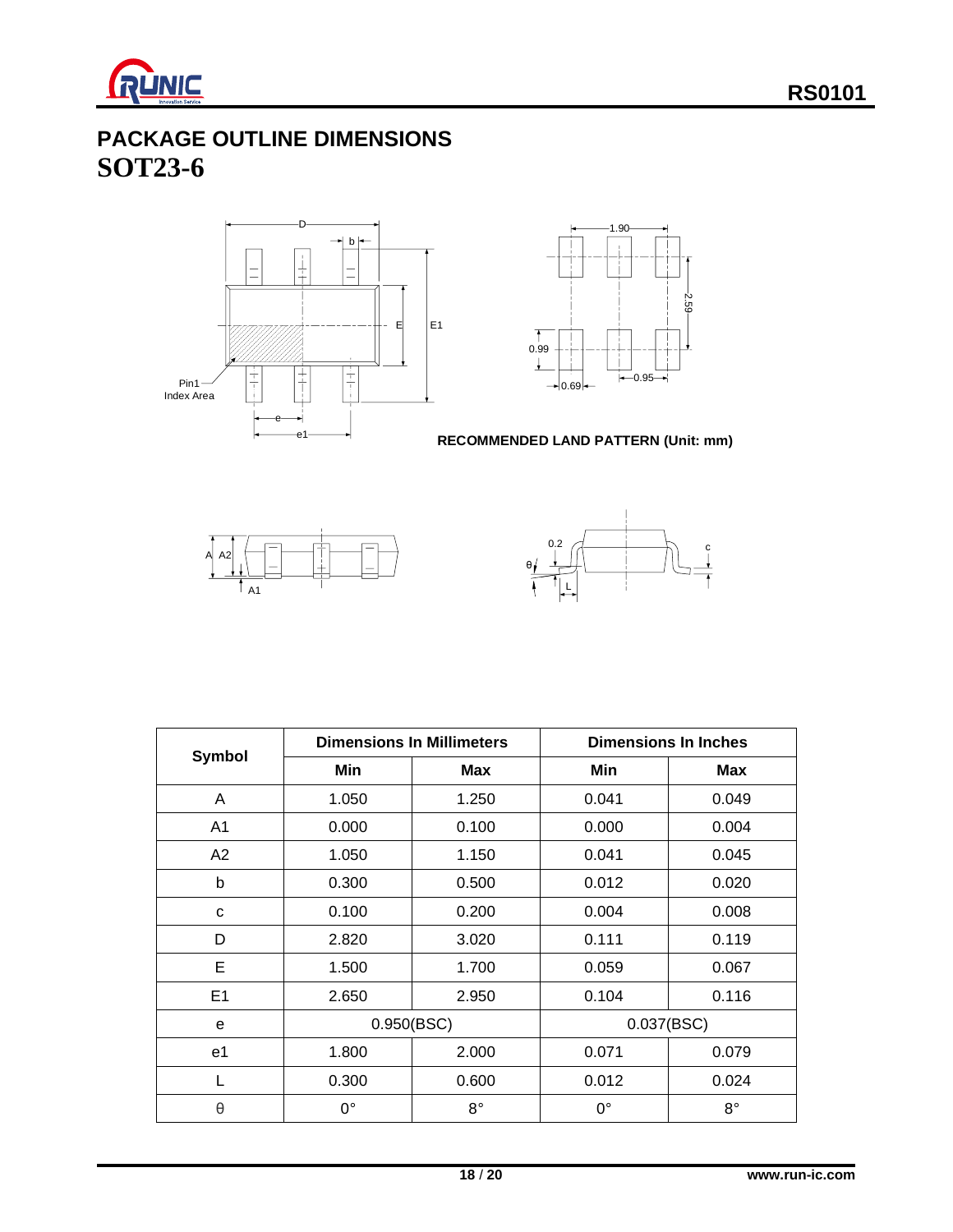

# **SOT363 (SC70-6)**





**RECOMMENDED LAND PATTERN (Unit: mm)**





|                | <b>Dimensions In Millimeters</b> |             | <b>Dimensions In Inches</b> |             |  |
|----------------|----------------------------------|-------------|-----------------------------|-------------|--|
| Symbol         | Min                              | <b>Max</b>  | Min                         | <b>Max</b>  |  |
| A              | 0.900                            | 1.100       | 0.035                       | 0.043       |  |
| A1             | 0.000                            | 0.100       | 0.000                       | 0.004       |  |
| A <sub>2</sub> | 0.900                            | 1.000       | 0.035                       | 0.039       |  |
| b              | 0.150                            | 0.350       | 0.006                       | 0.014       |  |
| C              | 0.080                            | 0.150       | 0.003                       | 0.006       |  |
| D              | 2.000                            | 2.200       | 0.079                       | 0.087       |  |
| E              | 1.150                            | 1.350       | 0.045                       | 0.053       |  |
| E1             | 2.150                            | 2.450       | 0.085                       | 0.096       |  |
| е              |                                  | 0.650(BSC)  |                             | 0.026(BSC)  |  |
| e <sub>1</sub> | 1.300(BSC)                       |             | 0.051(BSC)                  |             |  |
|                | 0.260                            | 0.460       | 0.010                       | 0.018       |  |
| L1             | 0.525                            |             | 0.021                       |             |  |
| $\Theta$       | $0^{\circ}$                      | $8^{\circ}$ | $0^{\circ}$                 | $8^{\circ}$ |  |